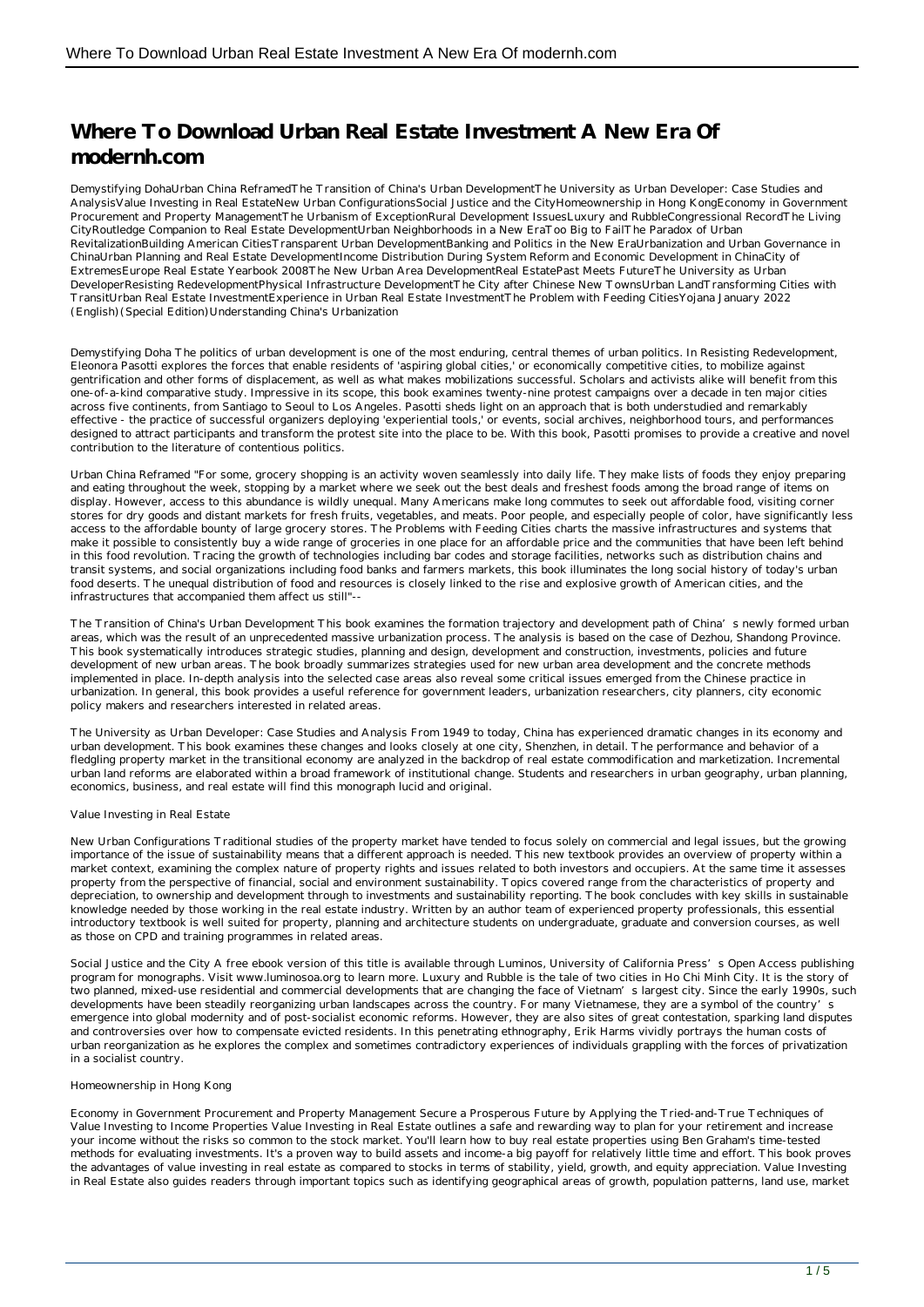indicators, condos, townhouses, fixer-uppers, and conversions. It covers what you need to know about both value investing and the real estate market-and how to combine the two for high returns-all backed with examples that illustrate each concept and technique. For the great majority of enterprising investors, value investing in real estate will prove superior to the stock market. Most importantly, you will gain far more income than the paltry dividends accruing from most stock portfolios. With this intelligent, highly readable book, you will see how the techniques of value investing in real estate can help you build the wealth and income you will need in the future.

The Urbanism of Exception Integrating topics in urban development, real estate, higher education administration, urban design, and campus landscape architecture, this is the first book to explore the role of the university as developer. Accessible and clearly written, and including contributions from authorities in a wide range of related areas, it offers a rich array of case studies and analyses that clarify the important roles that universities play in the growth and development of cities. The cases describe a host of university practices, community responses, and policy initiatives surrounding university real estate development. Through a careful blending of academic analysis and practical, hands-on administrative and political information, the book charts new ground in the study of the university and the city.

Rural Development Issues This book challenges the conventional (modernist-inspired) understanding of urbanization as a universal process tied to the ideal-typical model of the modern metropolis with its origins in the grand Western experience of city-building. At the start of the twenty-first century, the familiar idea of the 'city' - or 'urbanism' as we know it - has experienced such profound mutations in both structure and form that the customary epistemological categories and prevailing conceptual frameworks that predominate in conventional urban theory are no longer capable of explaining the evolving patterns of city-making. Global urbanism has increasingly taken shape as vast, distended city-regions, where urbanizing landscapes are increasingly fragmented into discontinuous assemblages of enclosed enclaves characterized by global connectivity and concentrated wealth, on the one side, and distressed zones of neglect and impoverishment, on the other. These emergent patterns of what might be called enclave urbanism have gone hand-in-hand with the new modes of urban governance, where the crystallization of privatized regulatory regimes has effectively shielded wealthy enclaves from public oversight and interference.

Luxury and Rubble No other city in South Africa bears the scars of white minority rule as obviously and as self-consciously as Johannesburg, the place where the architects of racial segregation were the most deeply invested in implanting their vision of 'separate development' into the material fabric of society. Not surprisingly the city is also the place where this vision of racial exclusivity was the most bitterly contested in the popular struggles that eventually brought white rule to an end. Today, although a new generation of city builders has struggled to reinvent the city so as to reflect an alternative, more equitable politics that answers the basic needs of the urban poor, nevertheless the city remains deeply fractured, divided between two highly unequal and spatially disconnected worlds: one catering to the rich and another for those without regular work, without shelter, and forced to eke out a marginal existence. City of Extremes analyzes the relationship between the evolving urban form of Johannesburg after apartheid and present-day, boosterist, city-building efforts to create a "world-class" African city. The book shows how property-holding elites and their affluent middle-class allies have been able to maintain privileged life styles despite persistent demands from below for redress of long-standing grievances. The metamorphosis of Johannesburg from the exemplary "apartheid city" at the height of white minority rule has, Murray demonstrates, gone hand in hand with the emergence of new patterns of spatial inequality and new kinds of social exclusion, the result of city-building efforts that have partitioned the urban landscape into fortified "renaissance sites" of privatized luxury where affluent urban residents work and play - on one side - and impoverished spaces of confinement where the poor, the socially excluded, and the homeless are forced to survive on the other. Murray's analysis of this phenomenon is divided into three parts. Part 1 provides a historical context that reveals how real estate developers, corporate builders, and city planners have fostered an image of an aspiring global city, yet at the same time have produced spatial frictions that have disrupted the city's coherence, hollowed out its core, relied primarily on private transport rather than public transit, and left decaying inner-city slums. Part 2 examines the twin processes of fragmentation and polarization that have left the city with pockets of ostentatious wealth and other pockets of utter destitution. Murray shows how this process depends on the peculiar qualities of land values as marketable commodities, producing boom and bust cycles as builders compete to produce landmark structures but then feel required to insulate them from the nearby "mean streets" by creating citadel-like office buildings and shopping enclaves. Part 3 then looks in detail at the creation of these new divisive spaces, what Murray calls "redoubts of commerce" that resemble nomadic fortresses connected by bridges and underground tunnels arising not as the result of impersonal market forces, but through the deliberate actions of key propertied stakeholders. The result, he shows, is a patchwork city of dispersed territorial enclaves that have not only reinforced existing inequalities and racial hierarchies, but have introduced new patterns of social exclusion that have further marginalized the black underclass and urban poor.

Congressional Record For decades, North American cities racked by deindustrialization and population loss have followed one primary path in their attempts at revitalization: a focus on economic growth in downtown and business areas. Neighborhoods, meanwhile, have often been left severely underserved. There are, however, signs of change. This collection of studies by a distinguished group of political scientists and urban planning scholars offers a rich analysis of the scope, potential, and ramifications of a shift still in progress. Focusing on neighborhoods in six cities—Baltimore, Chicago, Denver, Los Angeles, Phoenix, and Toronto—the authors show how key players, including politicians and philanthropic organizations, are beginning to see economic growth and neighborhood improvement as complementary goals. The heads of universities and hospitals in central locations also find themselves facing newly defined realities, adding to the fluidity of a new political landscape even as structural inequalities exert a continuing influence. While not denying the hurdles that community revitalization still faces, the contributors ultimately put forth a strong case that a more hospitable local milieu can be created for making neighborhood policy. In examining the course of experiences from an earlier period of redevelopment to the present postindustrial city, this book opens a window on a complex process of political change and possibility for reform.

The Living City Given China's rapid economic growth and massive urbanization, no one in the world can ignore what is happening in urban China. This book is a critical review of existing urban China research, which is found wanting due to the decontextualized use of theories and concepts developed in the West. Urban China Reframed: A Critical Appreciation consists of epistemological, theoretical and methodological contributions to remedy these limitations by focusing on a number of relevant topics. First, models are widely employed in any study, and China nowadays has invoked models like city system, zones and global city in socio-economic development. How to interpret them in terms of knowledge production in a strong party-state? Second, given the global prevalence of neoliberalism, it is an important debate whether neoliberalism is applicable to China. Third, what is urban ideology in China? How to contextualize it? Are debates about the differentiation between the city and urbanization relevant to China? Fourth, massive rural-urban migration in China has taken place within its mega rural-urban dual system, an institution that has persisted since the 1950s. How does it manifest nowadays? Fifth, has the town-country divide in China, like in the West, disappeared? If not, how can one interpret China's town-country relations, within the politics and administration of the Chinese state? Sixth, how to decipher the territorial development in the Pearl River Delta, the "world's factory," under the auspices of the state? The collection of essays in this volume contributes to the theoretical understanding of urban China. The chapters in this book were originally published in the Eurasian Geography and Economics.

Routledge Companion to Real Estate Development Over the past decade or so, the wealth produced by Qatar's oil and gas exports has generated a construction development boom in its capital city of Doha and the surrounding vicinity. Since the late 1990s, the number of inhabitants has grown from less than 400,000 to more than 1.7 million today. In many respects, Doha is portrayed as an important emerging global capital in the Gulf region, which has been positioning and re-inventing itself on the map of international architecture and urbanism, with a global image of building clusters of glass office towers, as well as cultural and educational facilities. While focusing on the architectural and planning aspects of Doha's intensive urbanization, this first comprehensive examination of the city sets this within the socio-political and economic context of the wider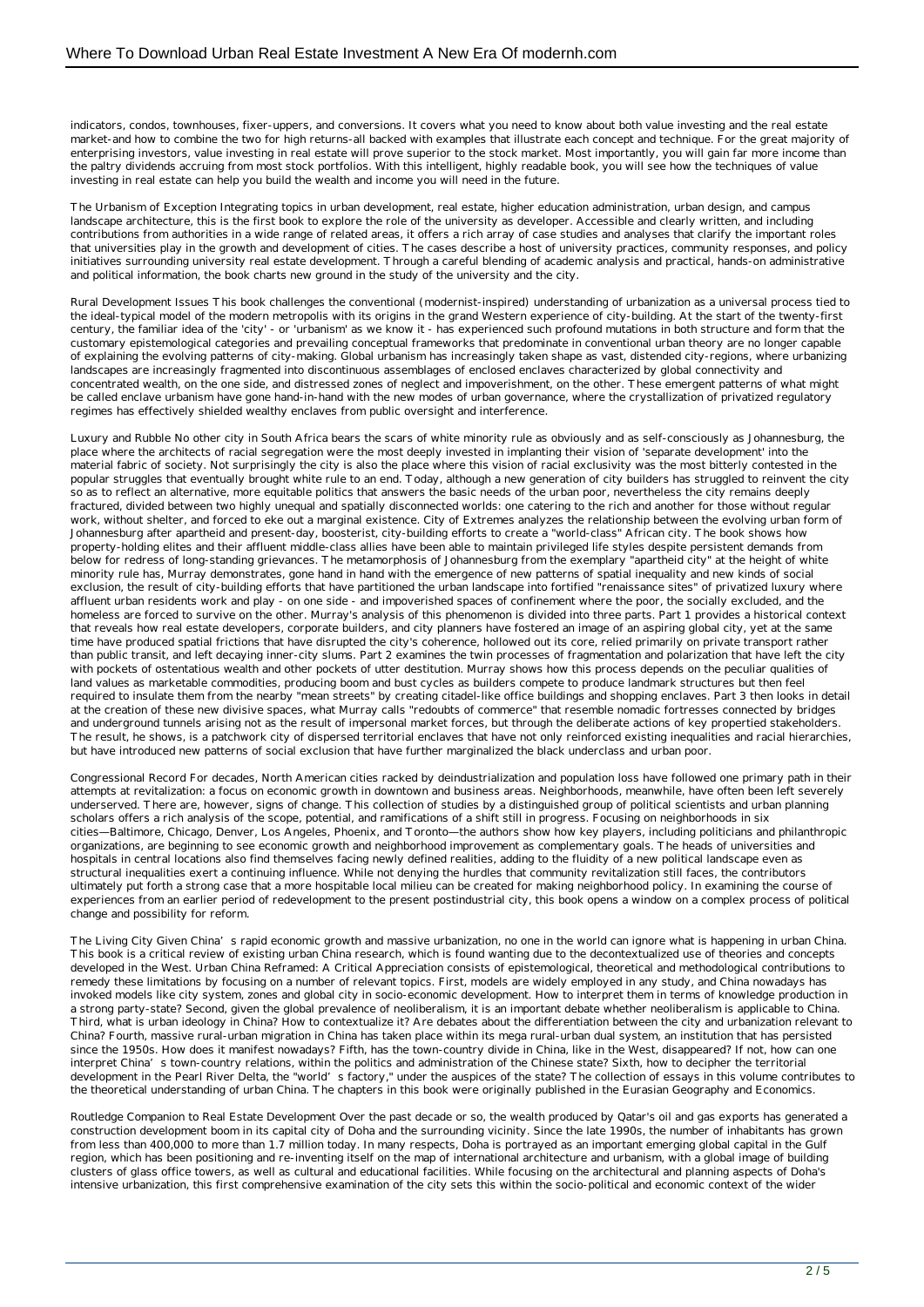Arabian Peninsula. 'Demystifying Doha - On Architecture and Urbanism in an Emerging City' features a comprehensive discussion on contemporary architecture and urbanism of Doha as an emerging regional metropolis. It provides a critical analysis of the evolution of architecture and urbanism as products of the contemporary global condition. Issues that pertain to emerging service hubs, decentralised urban governance, integrated urban development strategies, image-making practices, urban identity, the dialectic relations between the city and its society and sustainable urbanism are all examined to elucidate the urban evolution and the contemporary condition of Doha. 'Demystifying Doha - On Architecture and Urbanism in an Emerging City' concludes by suggesting a framework for future studies of the city as well as for investigating the future of similar cities, setting out an agenda for sustainable urban growth, while invigorating the multiple roles urban planners and architects can play in shaping this future.

#### Urban Neighborhoods in a New Era

Too Big to Fail 'Transforming Cities with Transit' explores the complex process of transit and land-use integration and provides policy recommendations and implementation strategies for effective integration in rapidly growing cities in developing countries.

The Paradox of Urban Revitalization The book is concerned with research on income distribution inequality of Chinese residents in the last 20 years of the 20th century and the beginning of the 21th century. Measuring and making clear the status of inequality of every consisting parts of normal income of Chinese residents is an important concept. First, on the basis of the statistical data and the estimated data, as well as several kinds of methods that are used to calculate income inequality and suited for the available data, the authors computed the population-income Gini Coefficients of normal income inequality respectively for China's national, urban and rural areas. Second, by using urban/rural income ratio, Theil index and others, they measured the status and trends of Chinese urban/rural gap and regional income disparity, as well as their influence on the whole income inequality. Third, by case study and decomposition analysis some main factors, which had impacts on income inequality of urban and rural residents in China, and their influence, were researched. Fourth, the authors studied and measured the status and changes of the poor population and poverty rates in rural and urban areas in China. Fifth, the trend of inequality of normal income of Chinese residents was predicted at large, and the status of distribution inequality of Chinese residents was judged.

Building American Cities In the twenty-first century, cities in the United States that had suffered most the shift to a postindustrial era entered a period widely proclaimed as an urban renaissance. From Detroit to Newark to Oakland and elsewhere commentators saw cities rising again. Yet revitalization generated a second urban crisis marked by growing inequality and civil unrest reminiscent of the upheavals associated with the first urban crisis in the mid-twentieth century. The urban poor and residents of color have remained very much at a disadvantage in the face of racially biased capital investments, narrowing options for affordable housing, and mass incarceration. In profiling nine cities grappling with challenges of the twenty-first century, author Howard Gillette, Jr. evaluates the uneven efforts to secure racial and class equity as city fortunes have risen. Charting the tension between the practice of corporate subsidy and efforts to assure social justice, The Paradox of Urban Revitalization assesses the course of urban politics and policy over the past half century, before the COVID-19 pandemic upended everything, and details prospects for achieving greater equity in the years ahead.

## Transparent Urban Development

Banking and Politics in the New Era The Congressional Record is the official record of the proceedings and debates of the United States Congress. It is published daily when Congress is in session. The Congressional Record began publication in 1873. Debates for sessions prior to 1873 are recorded in The Debates and Proceedings in the Congress of the United States (1789-1824), the Register of Debates in Congress (1824-1837), and the Congressional Globe (1833-1873)

Urbanization and Urban Governance in China China's urbanization is one of the great earth-changing phenomena of recent times. The way in which China continues to urbanize will have a critical impact on the world economy, global climate change, international relations and a host of other critical issues. Understanding and responding to China's urbanization is of paramount importance to everyone. This book represents a unique exploration of the demographic, spatial, economic and social aspects of China's urban transformation. Based on years of fieldwork and data analysis from different types of cities and towns in every region of China, the authors present a detailed description of how China has urbanized since 1978 and an original theory about the way in which top-down and bottom-up policies have impacted urbanization. They describe China's ongoing urbanization process as a 'double-dual' transformation from a planned economy to a more market-oriented one and from a concern with the quantity to the quality of urbanization. In doing so, the authors provide the most comprehensive and up-to-date book on Chinese urbanization to date. This scholarly study will appeal to academics and practitioners, including professors and postgraduate students of urban studies, planning, geography, Asian studies, and other social science disciplines and professional fields concerned with cities and urban development. Professionals involved in international development, particularly in China and elsewhere in Asia, will be particularly interested in the book.

Urban Planning and Real Estate Development is a monthly journal devoted to the socio-economic issues. It started its publication in 1957 with Mr. Khuswant Singh as the Chief Editor. The magazine is now published in 13 languages viz. English, Hindi, Urdu, Punjabi, Marathi, Gujarati, Bengali, Assamese, Telugu, Tamil, Kannada, Malayalam and Odia.

Income Distribution During System Reform and Economic Development in China This reprint of the second edition, published by Prentice Hall, Englewood Cliffs, New Jersey, c1990, provides an astute, critical overview and analysis of urban development in the US. The volume's ten chapters include discussion of traditional market-oriented social science perspectives on cities an

City of Extremes Rural development is a crucial issue throughout the world. Key issues include farming and forestry, land use and the management of natural resources. In addition economic diversification in rural communities is at the centre of many programs across the globe.

Europe Real Estate Yearbook 2008 This book explores the process of urbanization and the profound challenges to China's urban governance. Economic productivity continues to rise, with increasingly uneven distribution of prosperity and accumulation of wealth. The emergence of individual autonomy including demands for more freedom and participation in the governing process has asked for a change of the traditional topdown control system. The vertical devolution between the central and local states and horizontal competition among local governments produced an uneasy political dynamics in Chinese cities. Many existing publications analyze the urban transformation in China but few focuses on the governance challenges. It is critical to investigate China's urbanization, paying special attention to its challenges to urban governance. This edited volume fills this gap by organizing ten chapters of distinctive urban development and governance issues.

The New Urban Area Development By 2020, some 400 Chinese New Towns will have been built, representing an unprecedented urban growth. While some of these massive developments are still empty today, others have been rather successful. The substantial effort on the part of the Chinese government is to absorb up to 250 million people, chiefly migrants from the rural parts of the country. Unlike in Europe and North America, where new towns grew in accordance to the local industries, these new Chinese cities are mostly built to the point of near completion before introducing people. The interdisciplinary publication, written by architects, planners and geographers, explores the new urbanistic phenomenon of the "Chinese New Town". Especially commissioned photographs and maps illustrate many examples of these new settlements.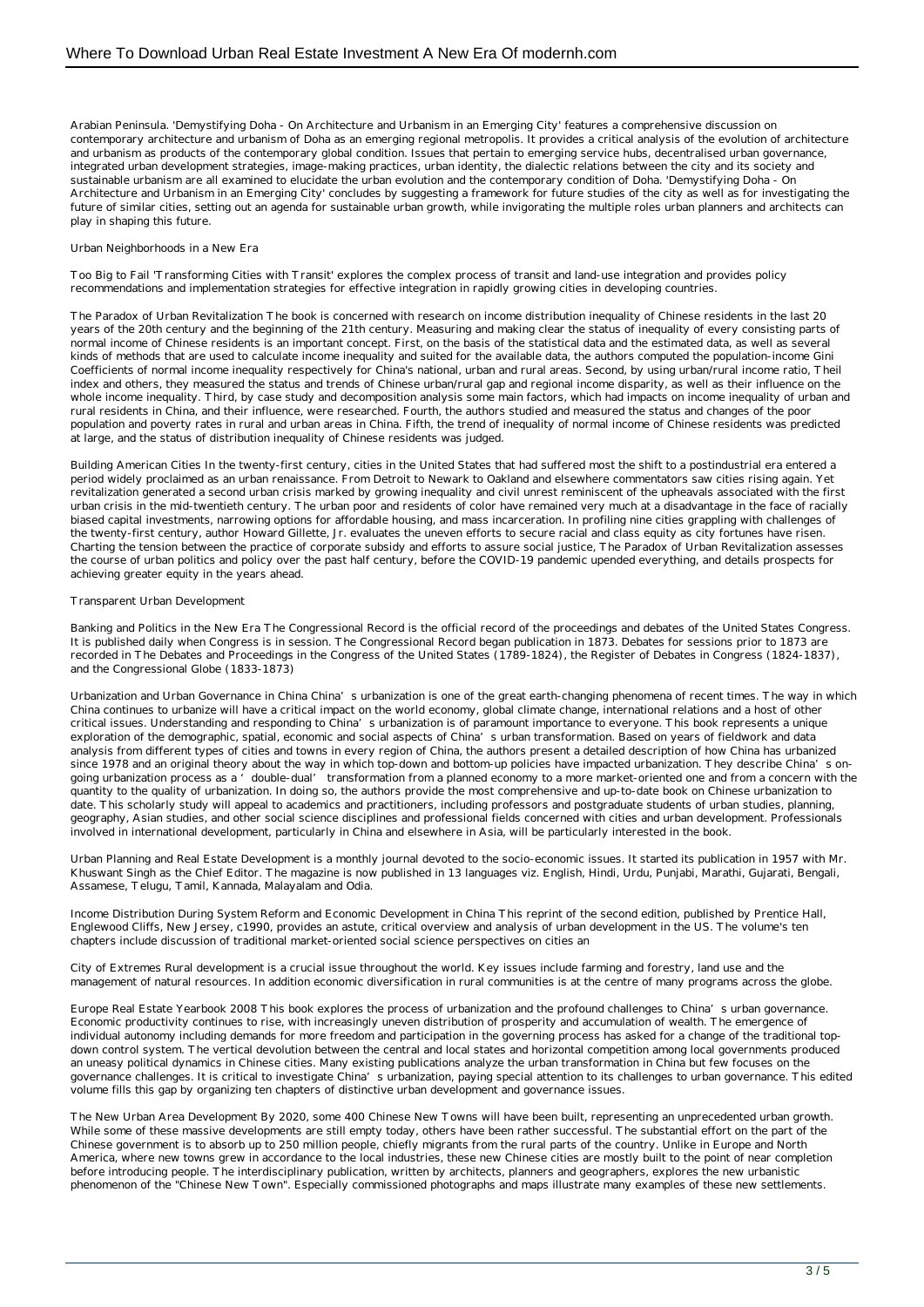#### Real Estate

Past Meets Future Real estate development shapes the way people live and work, playing a crucial role in determining our built environment. Around the world, real estate development reflects both universal human needs and region-specific requirements, and with the rise of globalization there is an increasing need to better understand the full complexity of global real estate development. This Companion provides comprehensive coverage of the major contemporary themes and issues in the field of real estate development research. Topics covered include: social and spatial impact markets and economics organization and management finance and investment environment and sustainability design land use policy and governance. A team of international experts across the fields of real estate, planning, geography, economics and architecture reflect the increasingly interdisciplinary nature of real estate studies, providing the book with a depth and breadth of original research. Following on from the success of the textbook International Approaches to Real Estate Development, the Routledge Companion to Real Estate Development provides the up-to-date research needed for a full and sophisticated understanding of the subject. It will be an invaluable resource to students, researchers and professionals wishing to study real estate development on an international scale.

The University as Urban Developer This book studies both the tangible benefits and substantial barriers to sustainable development in the city of Phoenix, Arizona. Utilizing mixed research methods to probe downtown Phoenix's political economy of development, this study illustrates how nonlocal property ownership and land speculation negatively impacted a concerted public-private effort to encourage infill construction on vacant land. The book elaborates urban sustainability not only as a set of ecological and design prescriptions, but as a field needing increased engagement with the growth-based impetus, structural economic forces, and political details behind American urban land policy. Demonstrating how land use policies evolved in relation to Phoenix's historical dependence on outside investment, and are now interwoven across jurisdictional scales, the book concludes by identifying policy intervention points to increase the sustainability of Phoenix's development trajectory.

Resisting Redevelopment The basic forces that drive societal change—from demographic shifts, to advances in technology, and transitions in economic functions—have influenced the shape of cities throughout history. This book explains America's urban renaissance and establishes a framework to understand and capitalize on the range of real estate opportunities available in cities across the country. Cities are classified into four categories of development potential. The result of the analysis is an important and inspiring conclusion that goes to the heart of this book: that every American city, irrespective of its economy, market dynamic, and geography, has unique real estate opportunities and potential for progress. A big-picture view of urban America, this book covers prospects for each major urban property type. It analyzes four key categories of cities and discusses specific metropolitan areas in terms of their real estate investment potential. It covers investment strategies and capital sources, explains 13 trends that are converging to create a paradigm shift in urban America, and provides real-world case studies that demonstrate how to make forward-thinking real estate decisions.

Physical Infrastructure Development Integrating topics in urban development, real estate, higher education administration, urban design, and campus landscape architecture, this book explores the role of the university as a developer. It offers an array of case studies and analyses that clarify the important roles that universities play in the growth and development of cities.

The City after Chinese New Towns Emanating from a special National Preservation Conference, leading experts present 33 essays on future trends in the historic preservation field. Topics range from cultural diversity to the future of American communities. This book will guide preservations and anyone concerned about our built environment into the next quarter century.

Urban Land This fourth edition of Urban Planning and Real Estate Development guides readers through the procedural and practical aspects of developing land from the point of view of both planner and developer. The twin processes of planning and property development are inextricably linked – it is not possible to carry out a development strategy without an understanding of the planning process, and, equally, planners need to know how real estate developers do their job. The planning system is explained, from the increasing emphasis on spatial planning at a national, local, and neighbourhood level down to the detailed perspective of the development management process and the specialist requirements of historic buildings and conservation areas. At the same time, the authors explain the entire development process from inception, through appraisal, valuation, and financing, to completion. Sustainability and corporate social responsibility and their impact on planning and development are covered in detail, and the future consequences of the COVID-19 pandemic are explored in new opening and closing chapters setting the text in a global context. Written by a team of authors with many years of academic, professional, and research experience, and illustrated throughout with practical case studies and follow-up resources, this book is an invaluable textbook for real estate and planning students and helps to meet the requirements of the RICS and RTPI Assessment of Professional Competence.

Transforming Cities with Transit This special collection aims to offer insight into the state of geography on questions of social justice and urban life. While using social justice and the city as our starting point may signal inspiration from Harvey's (1973) book of the same name, the task of examining the emergence of this concept has revealed the deep influence of grassroots urban uprisings of the late 1960s, earlier and contemporary meditations on our urban worlds (Jacobs, 1961, 1969; Lefebvre, 1974; Massey and Catalano, 1978) as well as its enduring significance built upon by many others for years to come. Laws (1994) noted how geographers came to locate social justice struggles in the city through research that examined the ways in which material conditions contributed to poverty and racial and gender inequity, as well as how emergent social movements organized to reshape urban spaces across diverse engagements including the U.S. Civil Rights Movement, anti-war protests, feminist and LGBTQ activism, the American Indian Movement, and disability access. This book originally published as a special issue of Annals of the American Association of Geographers.

Urban Real Estate Investment This book studies the cultural framework of the connections between homeownership and social stability in Hong Kong. In the post-war period, homeownership became the most preferable housing choice in developed societies, such as Australia, Britain, Japan, Spain, and the United States. In the financialization era, its proliferation aggregated enormous wealth and debt in the housing and mortgage markets, affecting social stability by creating inequality and housing unaffordability. Hong Kong is the most extreme example of this among developed societies – in recent years, the city has made international headlines both for its housing problem and its social instability. By studying the history of homeownership in Hong Kong over a period of four decades, Chung-kin Tsang proposes that homeownership is inseparable from the social imagination of the future, conceptualizing this framework as "hope mechanism". This perspective helps trace the connections between

'House Buying' as a hope mechanism – one which is central to subject formation, life goals, and temporal mapping for socially shared life planning – and social stability. Given its unique approach, specifically its use of "hope" as an analytical category, this book will prove to be a useful resource for scholars in economic culture and financialization, and Asian Studies, especially those working on the cultural, sociopolitical, and economic history of Hong Kong.

Experience in Urban Real Estate Investment Explores the reasons why some companies or organizations are considered "too big to fail" by their governments, and why others are not.

The Problem with Feeding Cities THE LIVING CITY "An intelligent analysis. Sensible, undoctrinaire, evengood-humored. An appealing mixture of passion and clinicaldispassion." -Washington Post Book World "The best antidote I've read to the doom-and-gloom propheciesconcerning the future of urban America." -Bill Moyers "This is fresh and fascinating material; it is essential forunderstanding not only how to avoid repeating terrible